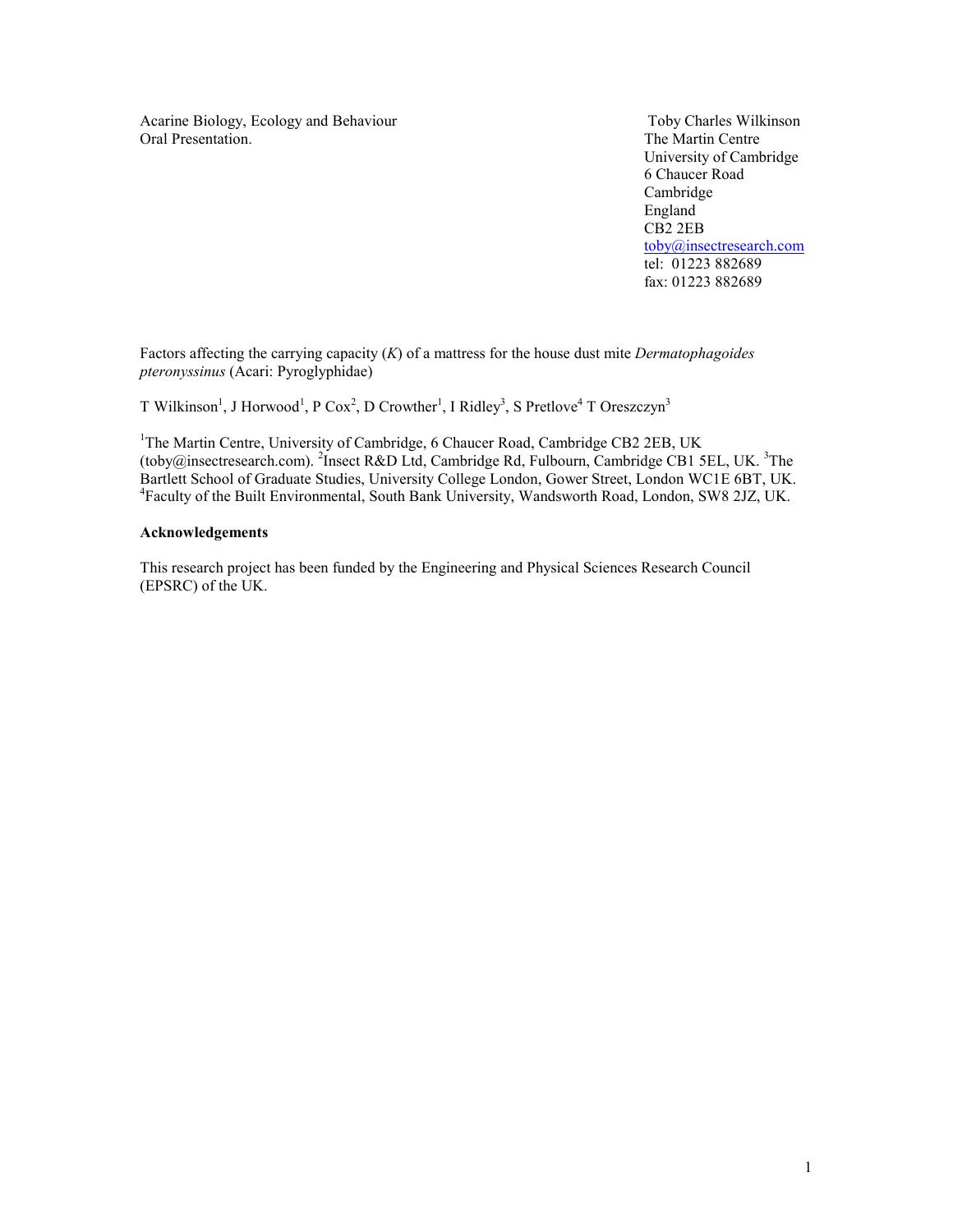Factors affecting the carrying capacity  $(K)$  of a mattress for the house dust mite *Dermatophagoides* pteronyssinus (Acari: Pyroglyphidae)

T Wilkinson<sup>1</sup>, J Horwood<sup>1</sup>, P Cox<sup>2</sup>, D Crowther<sup>1</sup>, I Ridley<sup>3</sup>, S Pretlove<sup>4</sup> T Oreszczyn<sup>3</sup>

<sup>1</sup>The Martin Centre, University of Cambridge, 6 Chaucer Road, Cambridge CB2 2EB, UK (toby@insectresearch.com). <sup>2</sup>Insect R&D Ltd, Cambridge Rd, Fulbourn, Cambridge CB1 5EL, UK. <sup>3</sup>The Bartlett School of Graduate Studies, University College London, Gower Street, London WC1E 6BT, UK. 4 Faculty of the Built Environmental, South Bank University, Wandsworth Road, London, SW8 2JZ, UK.

## Abstract

Experiments were conducted in order to determine the effects of carrying capacity  $(K)$  on populations of the house dust mite (HDM) *Dermatophagoides pteronyssinus* (Trouessart) within a mattress. Initial experiments were conducted using a set amount of food, thereby providing the mites with a finite environment, in terms of food and space (for the purposes of this experiment HDMs lived in the food). Mite growth was monitored over time and found to resemble a sigmoid curve. Once the population had peaked it remained constant for 6 weeks before gradually declining. At this stage it appeared likely that the population at its peak was being limited by space and its decline was being caused by a reduction in food quantity or quality. In order to clarify this point a) space in the form of ground up vermiculite and b) food, which also added space, were added to a population of mites whose numbers had stabilized. Both populations increased significantly in comparison with the control (the original culture), indicating that space was a constraining factor. However, the populations to which extra food was added grew to higher levels than those with vermiculite. This indicated that according to circumstances K can be affected by both food quantity/quality and space. Experiments were conducted that showed that both the number of mites added to food (2 mating pairs vs.1163 and 5810 mites) and the initial amount of food to which mites were added (0.5 to 1.5 g) could have a profound effect on the mite populations (mites per gram) within the tubes. The effects of population size on mite migration behaviour were also examined. It was found that mite migration increased significantly once the population had reached certain threshold levels.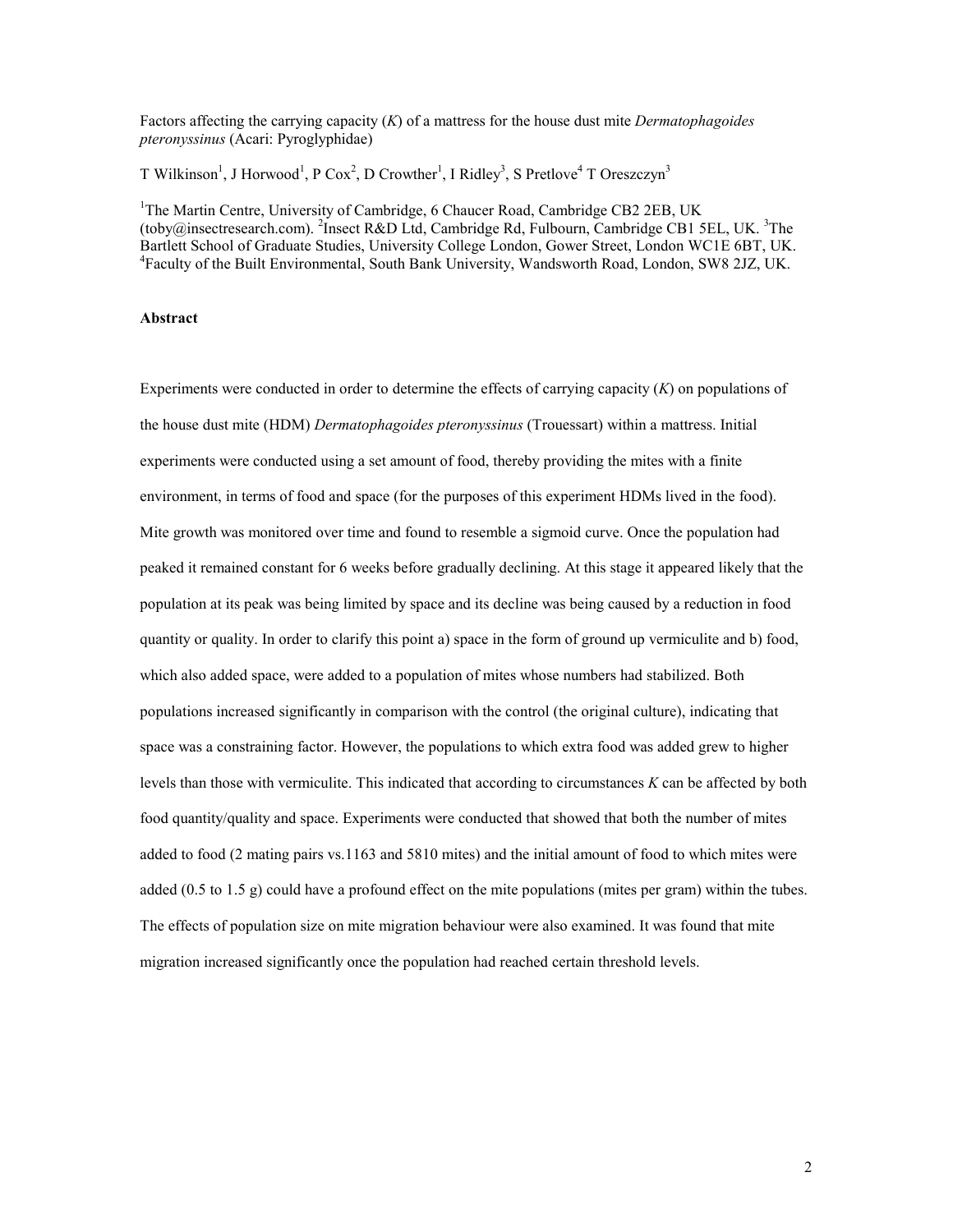# 1. Introduction

Allergens derived from house dust mite faeces play a major role in allergic disease such as asthma, perennial rhinitis and atopic dermatitis (Tovey et al. 1981)

House dust mites feed on human skin scales, which accumulate in bedding, regularly used soft furnishings and carpets. As humans spend a considerable amount of time in a bed, skin scale can accumulate within the mattress thus providing an ideal food source. The mattress is also a favourable habitat for house dust mites in terms of its physical characteristics, the space provided and the virtual absence of predators (Bronswijk 1981). As a result, the rate of growth and ability of house dust mite populations to survive within the mattress are primarily dependent on temperature and relative humidity (hygrothermal conditions). These in turn have been found to be greatly affected by hygrothermal conditions within the bedroom, which vary considerably over time and even from house to house (Crowther *et al.* 2001, Pretlove *et al.* 2001). This explains why low allergen concentrations and low mite populations are usually correlated with low indoor relative humidities. (Hart & Whitehead 1990, Korsgaard 1983, Munir et al. 1995, Strien et al. 1994).

In a recently completed project by the authors, a combined transient hygrothermal and population model has been produced to simulate the effect of varying hygrothermal conditions within the home on house dust mite populations in beds (Crowther et al. 2001, Pretlove et al. 2001). This will allow researchers to assess the effects of modifying factors such as heating and ventilation regimes within houses on hygrothermal conditions within mattresses and hence on the house dust mites residing there. In this way it will be possible to determine which modifications are most effective in reducing mite infestation to acceptably low levels. The mite population model has been constructed using published data and data derived from our own experiments, which included the experiments reported here to determine the carrying capacity of the mattress for mites.

The mattress ecosystem represents a large but finite environment both in terms of space and the amount of food available (skin scales). These limitations mean that HDM populations, even under continuously

3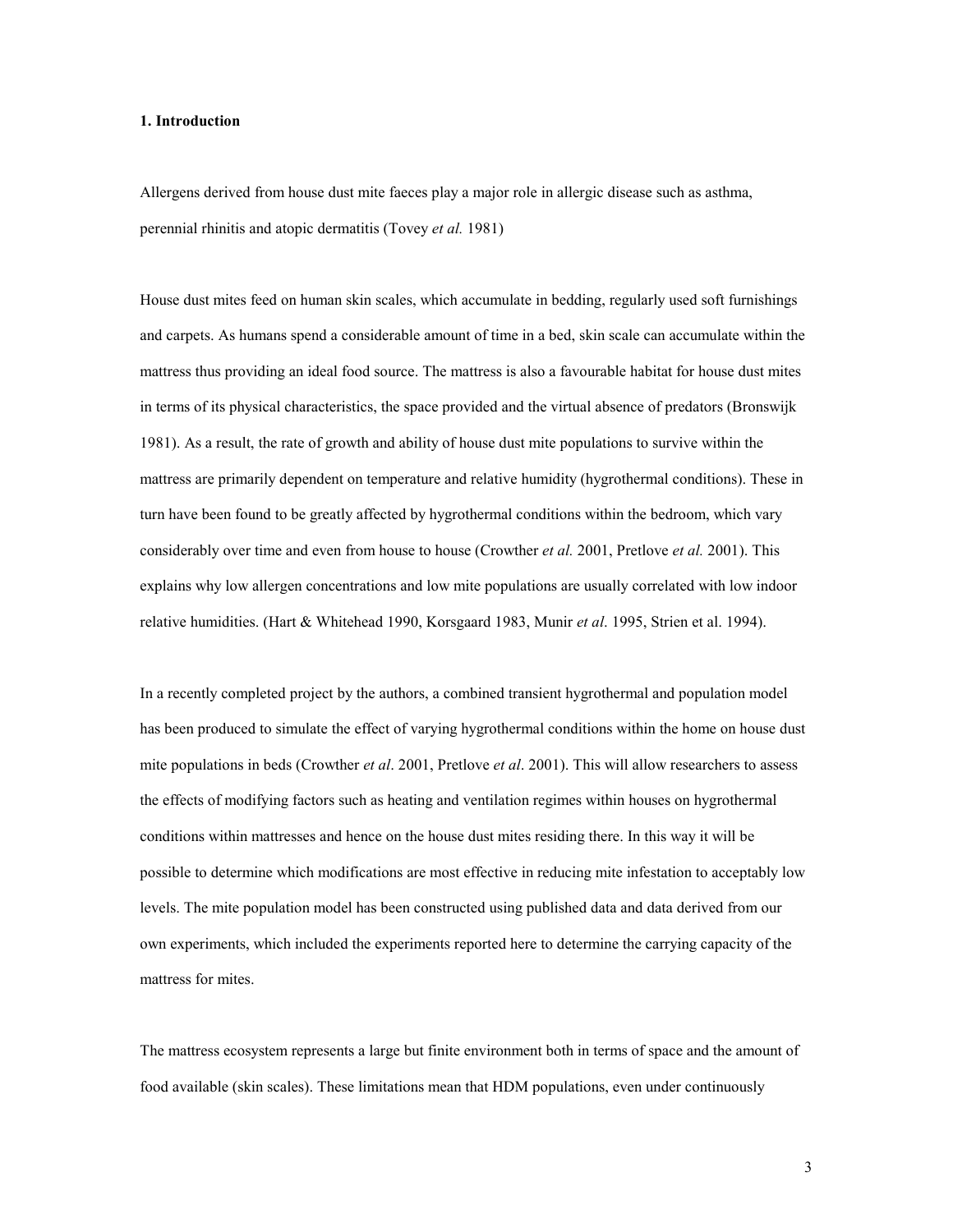favourable conditions, cannot increase indefinitely. In order to successfully model a population in such an environment it is essential to know the factors affecting its carrying capacity  $(K)$  so as to put a limit on the maximum mite population that can develop. Carrying capacity can be defined as "The capacity of a particular habitat with reference to the maximum number of organisms, which that habitat can normally support, e.g. the maximum number of wading birds an estuary can support." (Hale et al. 1995).

If the bed is slept in constantly the mattress receives an approximately equal supply of food throughout the year. However, in most situations mite populations exhibit wide seasonal fluctuations as a result of the differing hygrothermal conditions found within houses at different times of the year, tending to be highest in late summer/autumn and lowest in early spring (Bronswijk 1973, Arlian *et al* 1983). As a result food has the potential to accumulate whilst mite populations are low. This means that during subsequent periods of favourable hygrothermal conditions mites have a plentiful supply of food and populations are likely to grow unconstrained until limited by space. On the other hand, if favourable hygrothermal conditions occur all year round, as can occur in some houses, mite growth is more likely to be limited by food. Food supply may also be at least partially reduced by regular vacuuming. Other factors include food quality, the age of the mattress (new ones taking time to be colonised - Bronswijk, 1981), its specific construction type and its past history. For example, if an old mattress full of food that has never been infested with mites becomes infested, space is likely to be a constraining factor as food will be in abundance.

Carrying capacity can thus be affected by several factors and the experiments we have carried out are only stepping stones on the path to a fuller understanding. Considerable further work is essential in order to understand it fully.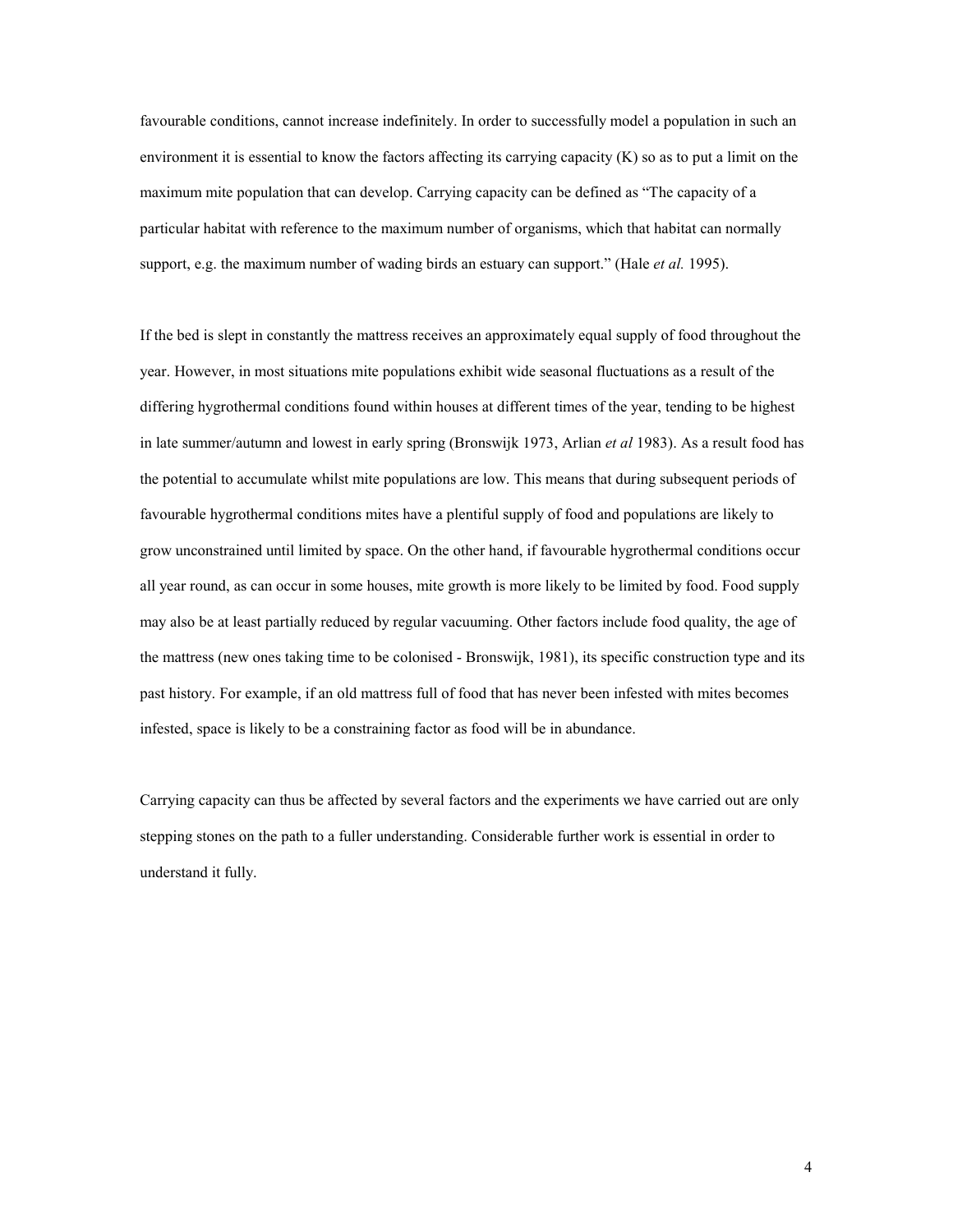# 2. Materials and Methods

Mites were obtained from an established laboratory culture fed on and living in a (1:1, weight:weight) mixture of dried porcine liver (OXOID) and brewers yeast. The culture was maintained at 25\*C and 75% RH and the food was gently agitated at regular intervals to prevent coagulation. In order to greatly simplify experimentation, the mite food/culture was used as a proxy for the bed habitat.

Unless otherwise stated experiments were carried out in small 7.23cm<sup>3</sup> plastic vials with screw on plastic lids; the lids were punctured with 3 holes of approximately 4mm diameter allowing diffusion of air and water vapour to take place. To prevent mites from escaping a layer of "mite proof" vapour permeable fabric was placed between the lid and the top of the plastic tube. Any "fresh food" added to the tubes was acclimatized in the appropriate hygrothermal conditions for 24hrs prior to its addition to the experiment. Mites were added to the experimental medium either as mating pairs or in additional food/habitat medium. When the density of mites had been calculated prior to their addition, cultures were selected that represented a full mixture of developmental stages.

The number of mites per tube was ascertained by calculating the weight of culture in the tube and by taking a sample of this, counting the number of mites in it and from that calculating the number of mites in the entire culture, the sample of culture was returned to the tube after the mites in it were counted. In order for the results to be comparable the mite densities in a tube are expressed as mites per gram of culture.

# Long term carrying capacity.

Two sets of experiments, separated by a time interval, were carried out over 57 weeks. The experiments were started with 1.5 g of food and two mating pairs of mites. Sets 1 and 2 each initially consisted of 15 replicates of which 10 were randomly selected for counting every three weeks. However, part way through the experiment, after 3 months, mite populations in a number of replicates had failed to develop. From that point all the tubes that had initially contained developing populations of mites were counted on a three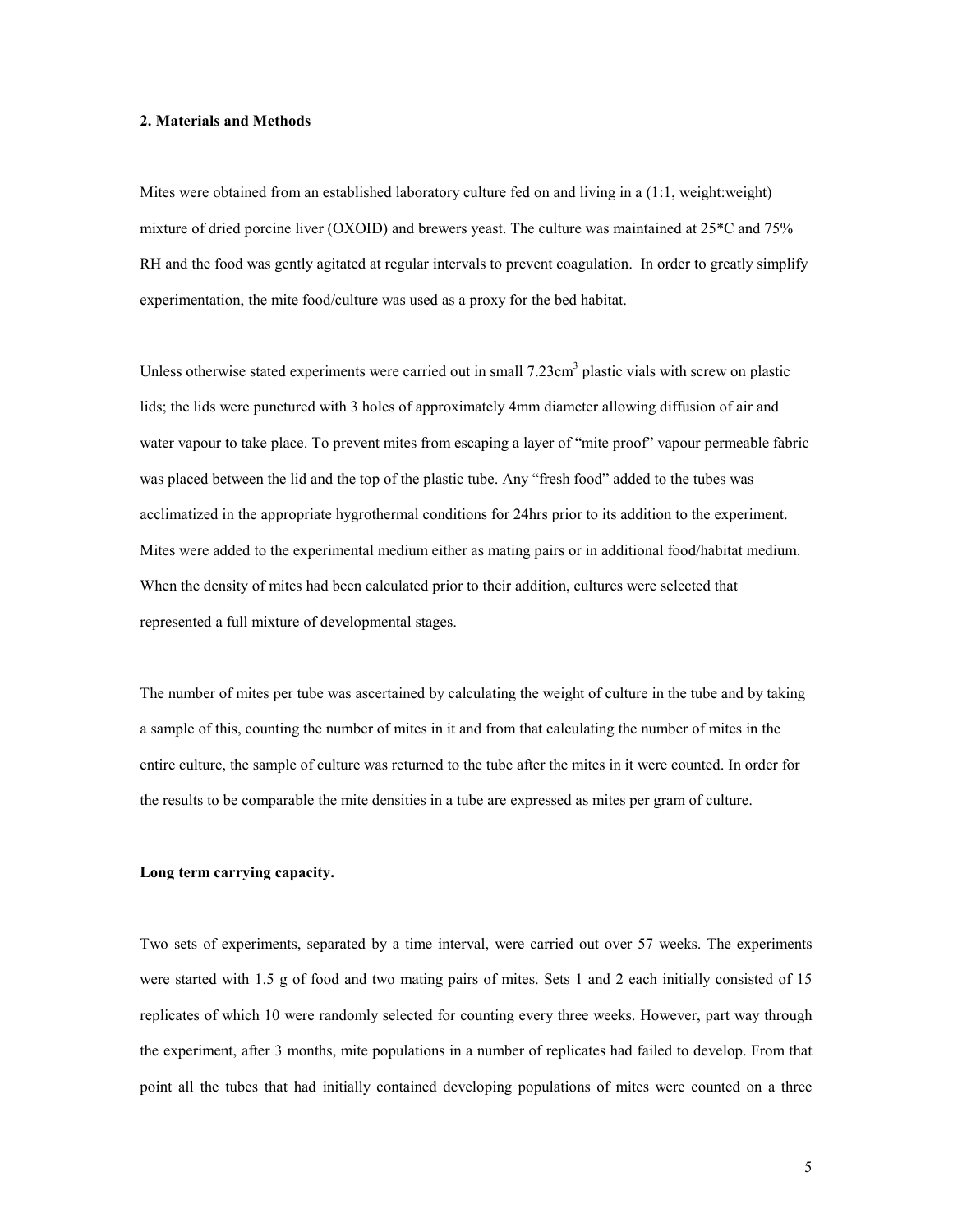weekly basis. Only the data from the tubes containing mite populations that had developed were used in the analysis.

### The addition of space plus extra food and space.

0.5 g of mite culture containing approximately 7,900 mites was added to each of 30 tubes, of which 10 were left unmodified forming the control. Space in the form of ground up vermiculite was added to 10 of the tubes. The vermiculite was ground down to the same size as the food and an amount was added that approximately doubled the amount of space available to the mites. 0.5 g of food was added to the remaining 10 tubes again doubling the space and adding just more than twice the amount of food (the mites living within the initial 0.5g of culture will have consumed part of it and lowered its nutrient quality). Each tube was counted on a three weekly basis.

### Effects of initial numbers of mites and food quantity.

Differing amounts of food and numbers of mites were added to 30 experimental tubes.

| Wt Food (g)   | 0.5  | IJ.U  | 1.J   | 1.7 | $\cdot \cdot$ | ن. 1  |
|---------------|------|-------|-------|-----|---------------|-------|
| No mites      | ,165 | 1,165 | 1,165 |     | 1,163         | 5,800 |
| No Replicates |      |       |       |     |               |       |

The number of mites in each tube was calculated every three weeks. The experiments lasted for a total period of 12 weeks, except that the tubes to which the two mating pairs of mites had been added were counted for a total period of 15 weeks as their populations had taken longer to develop.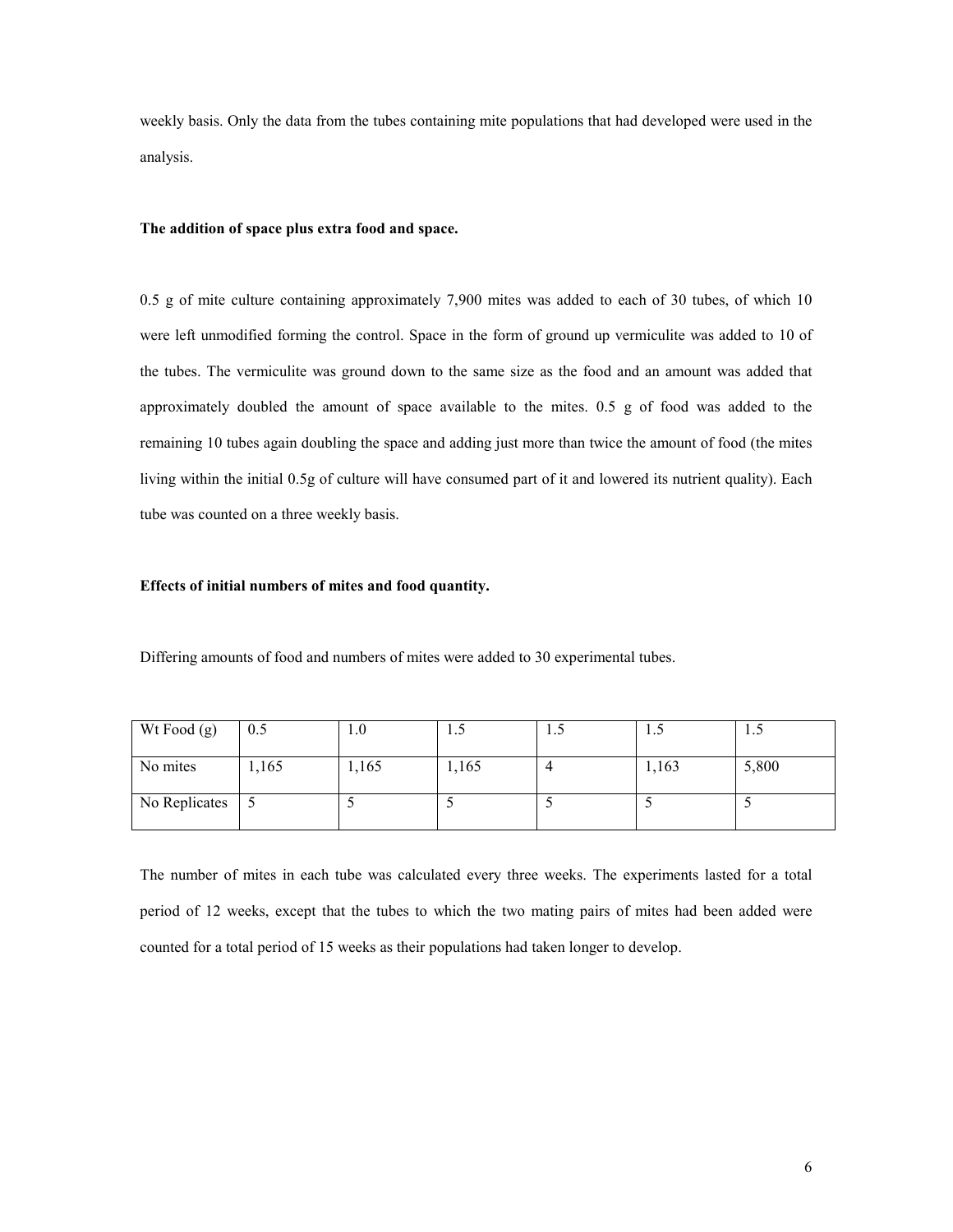# Density dependent migration.

An average of 552 mites were added to 0.5g of mite food contained within an experimental tube and the lip of the tube was surrounded by sticky tape (rather than the lid and mite proof material). The experiments were conducted at 15 and 25\*C and there were 10 replicates at each temperature. Each week the sticky tape was changed and the area around the top of the tube cleaned. The numbers of mites caught on the sticky tape were counted and the total number of mites was calculated for each tube. From this, the percentage of the total number of mites in each tube that had migrated onto the sticky tape could be calculated.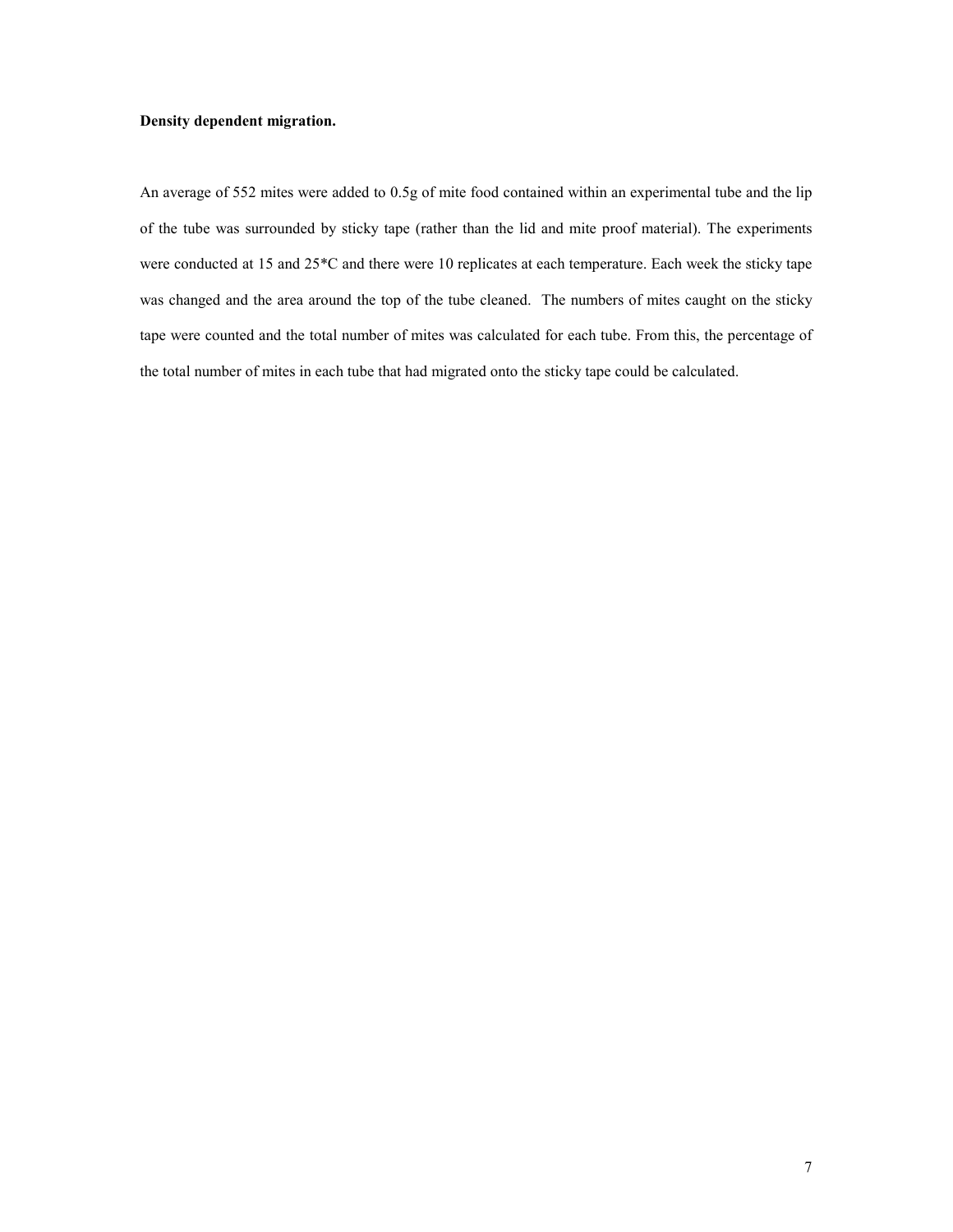### 3. Results and Discussion

### Long term carrying capacity (Set 1), see Fig 1.

Mite population size over time represented a sigmoid curve before gradually decreasing. Initially it grew slowly as there were only two mating pairs of mites at the start of the experiment. It then began to increase rapidly before leveling off. The leveling off of the population is likely to have been caused by space limitations rather than by a poor food supply as the population persisted at that level for over 6 weeks. The population then began to gradually decrease whilst experiencing a couple of oscillations. The decline is believed to have been caused by a gradual reduction in food quality (further experiments have been carried out to examine these factors in more detail). The sudden increase at the end of the experiment is caused by the addition of food. This shows that the mite populations are being reduced by a lack of food and not by any form of pathogen.

The standard errors are large, especially at the beginning of the experiment. This is a consequence of the low starting populations that resulted in the initial slow growth, which in turn meant that as a result of random factors mite populations in different replicates peaked at different times, giving rise to high standard errors. The averaging process smoothes out the means to give the highest average population total of 11,673 and an SE of 2,506. This is deceptive as the highest peak in population size was 28,665 mites per gram and the lowest 8,511. The average of the highest peaks was 16,430 with a standard error of 2,753.

### Long term carrying capacity (Set 2), see Fig 2.

Mite population size over time initially started to resemble a sigmoid curve. However, a fungal problem developed that caused a brief dip in population growth, which affected this experiment. Whilst being superficially similar to the results from Set 1, an ANOVA test showed that there were significant differences between the two with a P-value of 0.0078. The populations did reach a similar peak as in the first experiment. However, they did not remain at their high point of 10,736 mites with an SE of 1,402 for a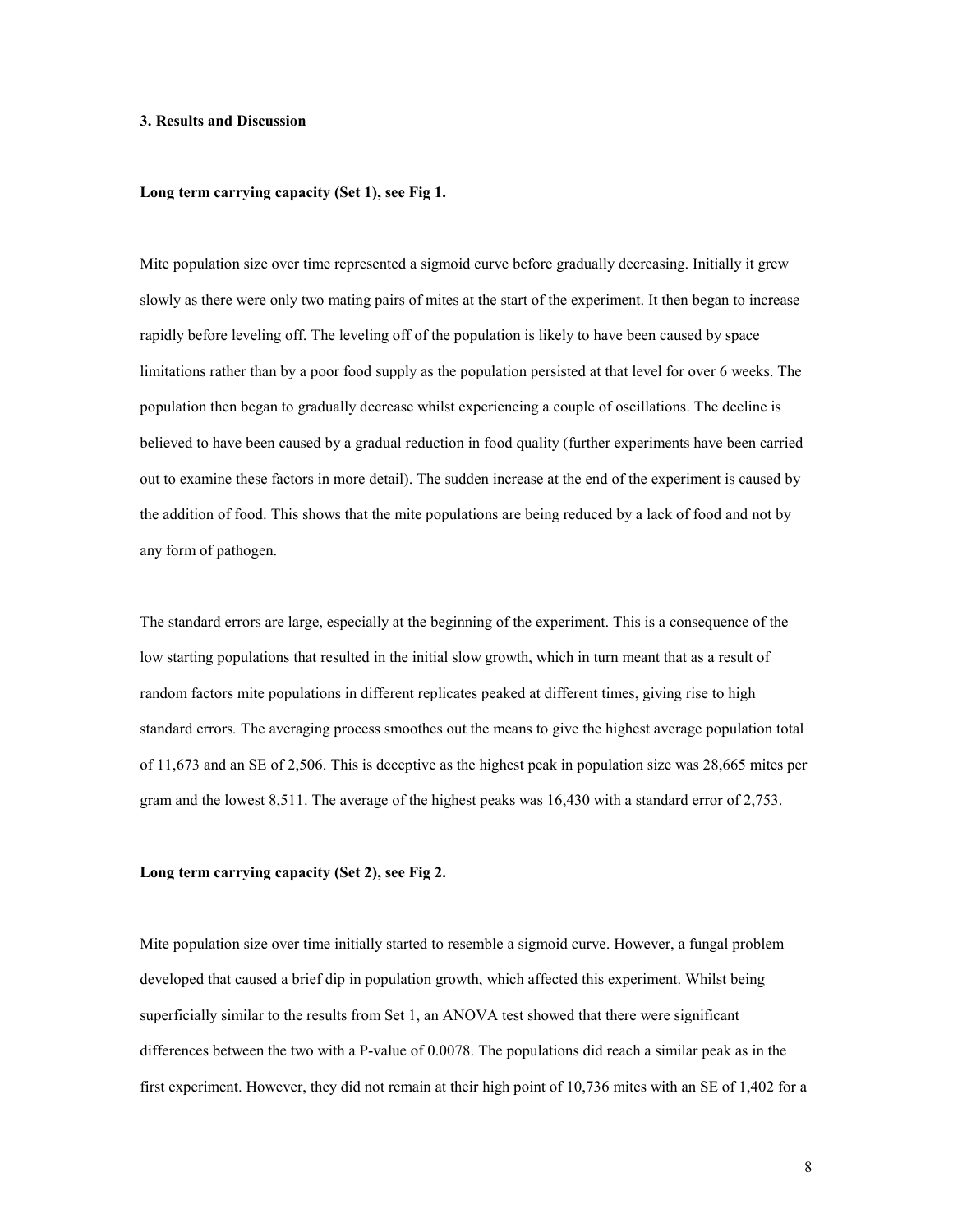prolonged period of time, possibly as a result of the fungal infection. By the end of the experiment, they had declined to a level similar to Set 1.

### The addition of space plus extra food and space, see Fig 3.

Mite populations in the replicates to which additional space, in the form of ground up vermiculite, and food, which also added space, increased considerably when compared with the control. The differences were found to be highly significant with a P-value of  $\leq 0.001$ . The variation within replicates was found not to be significant with a P-value of 0.88. The replicates to which vermiculite was added, doubling the space available to the mites, enabled the average mite population to almost double when compared with the control over a 3 week period. The total mite population per tube increased to an average value of 22,788 with an SE of 862, compared to 12,303 with an SE of 338 for the control. As the amount of food was identical to that in the control the extra space must have been the factor allowing the population to increase. The replicates containing mite populations to which food was added, thereby adding food and space, increased the mite population even more to an average density of 31,977 mites per tube, with a standard error of 1,132. This shows that food had also been a constraining factor. The tubes to which just space was added could not sustain their population peak, presumably due to a lack of food, and subsequently decreased rapidly. The growth in the population when food was added was more sustainable.

Interestingly, by the end of the experiment, all three sets contained a similar number of mites. Indeed the control to which no extra space or food had been added, contained more mites than the other two sets. This is interesting as it shows that a sudden upsurge in population caused by the addition of food/space is not necessarily beneficial in the long term.

### Effects of initial mite number and food quantity on mite populations, see Table 1.

The maximum size of a mite population in mpg (mites per gram) can be affected by the initial amount of food available to the mites. Mites added to 0.5 and 1 gram of food responded in a similar fashion with the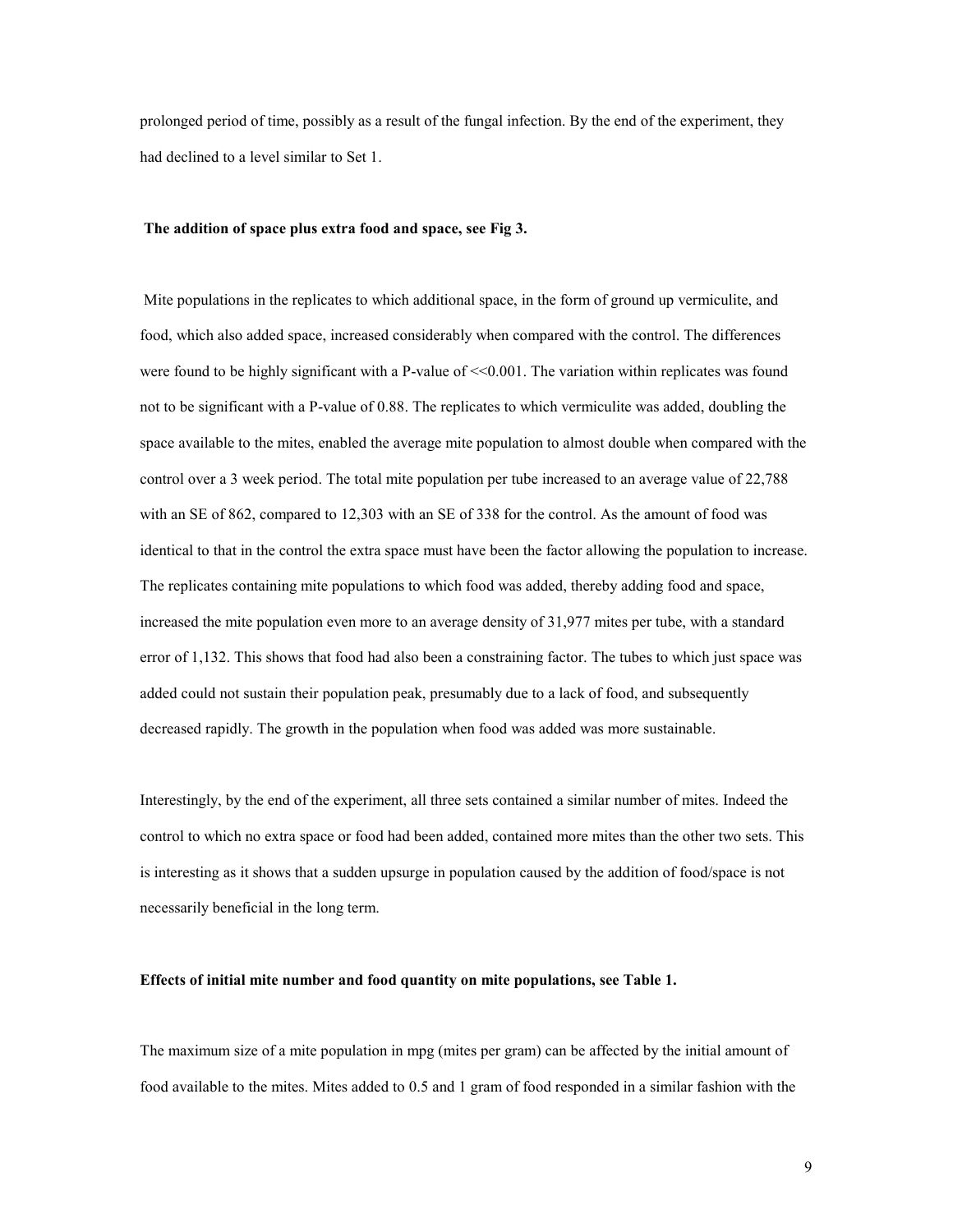populations peaking at 33,346 mpg and 35,790 mpg respectively. An ANOVA test showed that these two results were not significantly different with a P-value of 0.428. When added to 1.5 grams of food mite, populations increased to a peak of 55,757 mpg, which is 161 % higher than the average of the other two. The ANOVA test showed that this difference was significant with a P-value of  $\leq 0.0001$ . It may be because the extra food and space allowed the population more growing room and also provided them with extra resources. However, this idea conflicts with the fact that Sets 1 and 2 have a similar maximum population size. If the hypothesis were correct 1g of mites would be expected to have a significantly higher mpg concentration than 0.5g.

The initial number of mites present within the food source has a profound effect on the size and rate of growth of the mite population. Replicates containing medium or high numbers of mites increased rapidly to extremely high population levels of 45,725 mpg (SE 1,565) and 44,977 mpg (SE 386) respectively. Replicates that contained a low initial mite population of two mating pairs of mites increased more slowly and had much lower maximum population level of 10,754 mpg (SE 4,040). This result is similar to the maximum populations in Exp 1 sets 1 and 2, which were also started with two mating pairs of mites. An ANOVA analysis showed that the differences between the maximum population sizes were statistically significant with a P-value  $\leq 0.001$ . The difference between the medium and high populations was not significant with a P-value of 0.65. This finding is extremely important. It indicates that mite populations are somehow able to self regulate i.e. prevent their populations from getting too high. The exact mechanism behind this is not understood. However, mites have been shown to exhibit behavioural changes as their densities within experimental tubes increase (see Mite migration below). It is also interesting to note that the more mites initially added to the culture, the lower the standard error amongst replicates.

### Mite migration as a function of density, see Fig 4.

 The mite population within the tubes increased rapidly. The percentage of mites migrating (as a percentage of the total mite population within a tube) did not remain constant as one might expect if mite migration was not affected by population density. The largest peak for  $\times$  change of mite migration ( $\times$ 7.11) occurred 3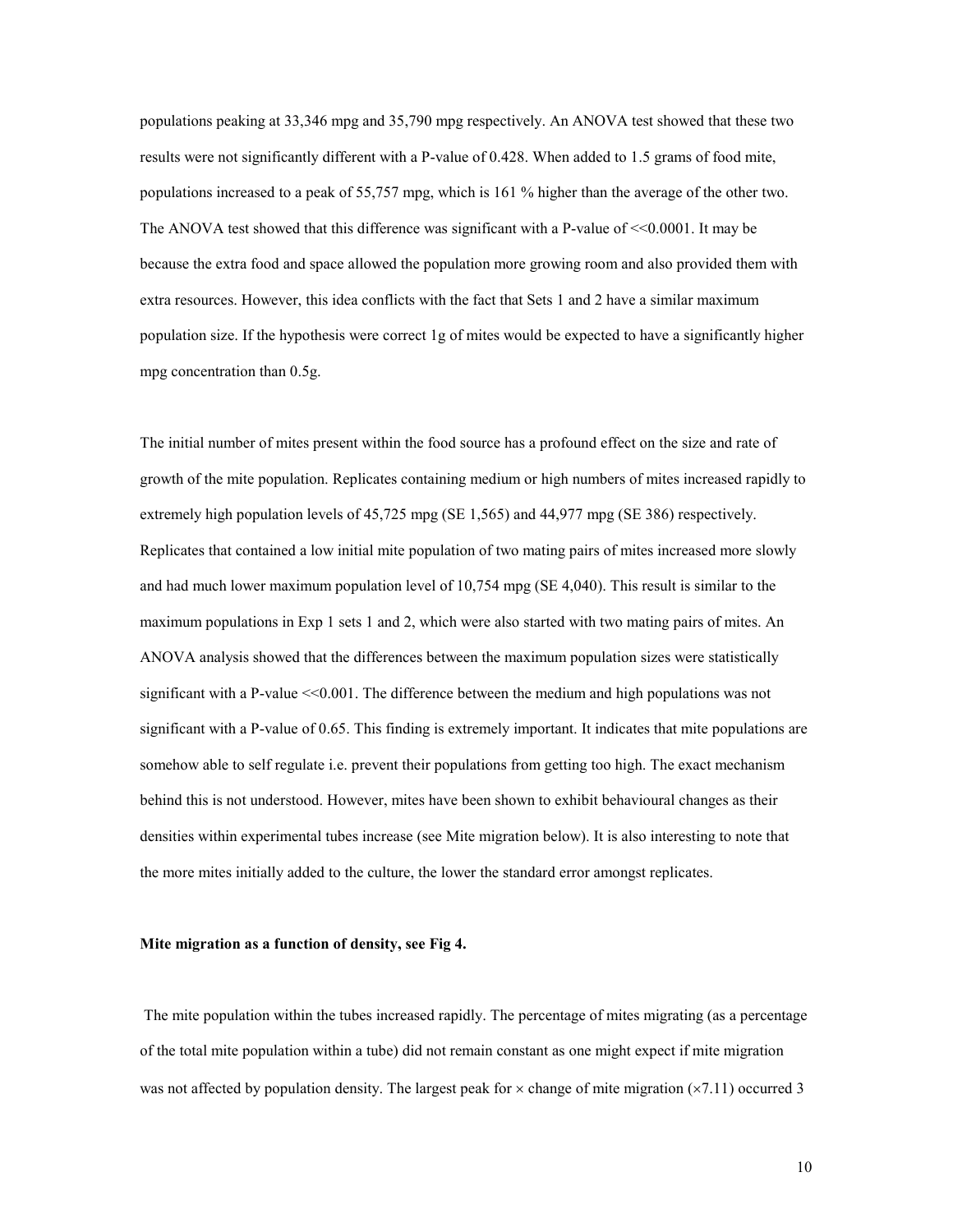weeks after the peak  $\times$  change for mite growth when the mite population was between 14,627 and 23,341. Moreover the % migration was still high (5.98 times) at the next sampling point when the mite population had continued to grow, from 23,341 to 36,505. Thereafter the rate of migration fell as the population growth rate fell. This shows that between 14,627 and 23,341 mpg a threshold is reached that initiates a step change in mite migration. The percentage of the mite population migrating also increased considerably at the end of the experiment when the total mite population was decreasing due to poor food supply. The results from this experiment allow us to look at carrying capacity in a different way, by looking at how it affects the behaviour of the mites, the very large increases in migration, that occur between 14,627 and 23,3341 mpg, could be considered to be another way of looking at carrying capacity.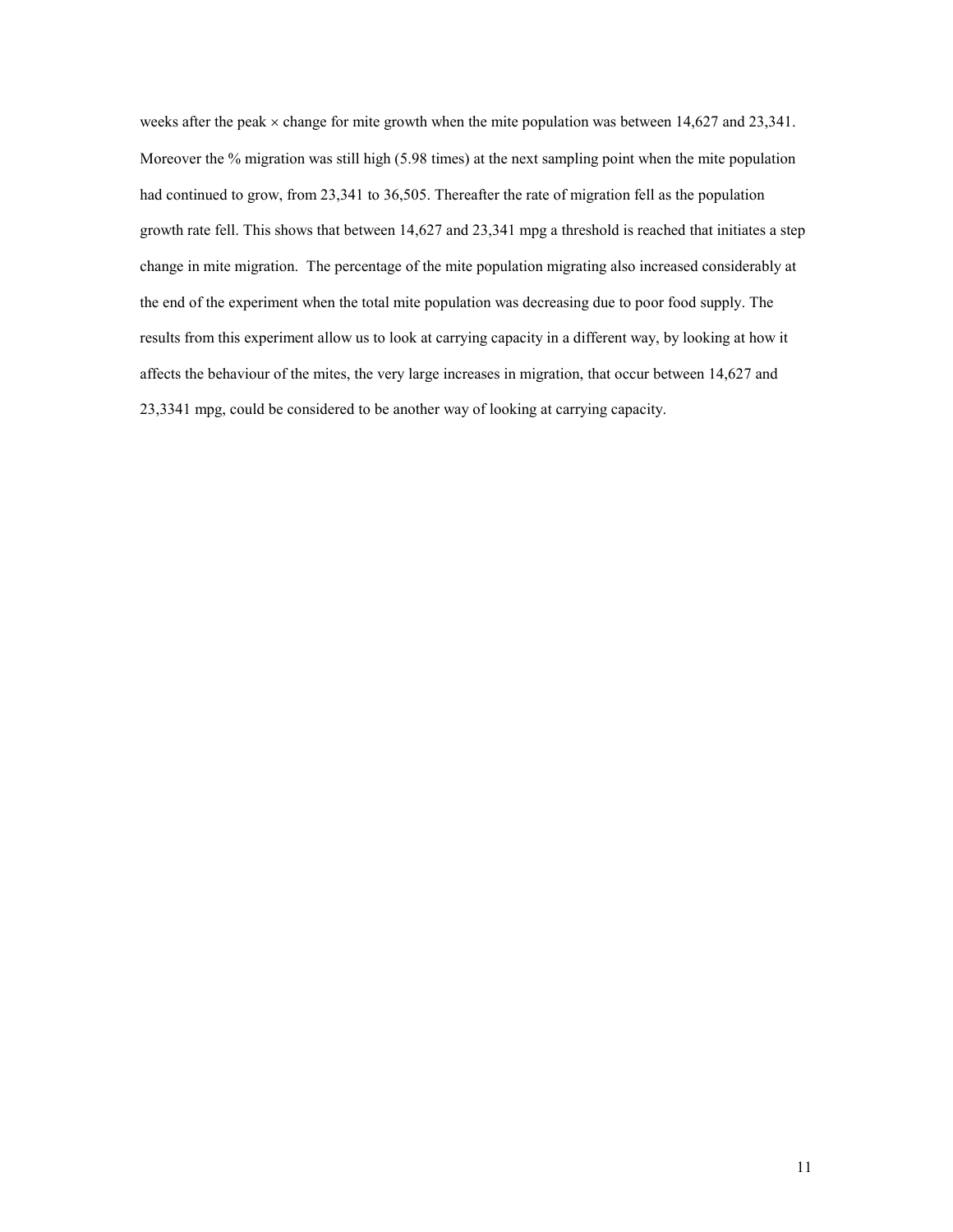#### 4. Summary

The work on carrying capacity was carried out in order to answer the following questions. What is the carrying capacity of a mattress for mites? And, to what extent do mites move within the mattress when carrying capacity has been reached? The answers for both of these questions have significant implications for the production of a spatially explicit mite population model.

Carrying capacity within a mattress is an extremely complex issue that depends on many interlinking factors. Apart from hygrothermal conditions, these include the age and type of mattress, amount of food (skin scales) and the infestation history of the mattress, as well as factors such as bed occupancy. Mite populations in culture in experimental tubes, used as a proxy for the real life environment of the mattress, initially grow rapidly when supplied with a finite amount of food. After this rapid growth space and food constraints cause the population to level out for a short period of time before declining. The level that the population reaches in these circumstances is dependent on a number of factors including the initial amount of food available to the mites and their population size. The primary factors that affect carrying capacity within tubes are thus food and space. Within the mattress, however, there will often tend to be a far greater ratio of space to food. This means that the primary factor affecting the carrying capacity of the mattress for house dust mites will tend to be food, assuming favorable environmental conditions. It is also important to remember that a mattress will have a daily amount of food being added to it, from its occupant. It is therefore essential to carry out further experimental work, again under favorable hygrothermal conditions, but with food being added daily, rather than all at once at the beginning of the experiment. Only then, as we increase the degree of realism, will we know the true carrying capacity of a mattress.

The results also show that in an experimental context the initial amount food can affect the peak density of mites attained within that food, i.e. mites added to 0.5g of food have a significantly lower maximum population level than the same number of mites added to 1.5g of food, when the results are expressed as mites per gram. The initial number of mites present within the food source also has a profound effect on the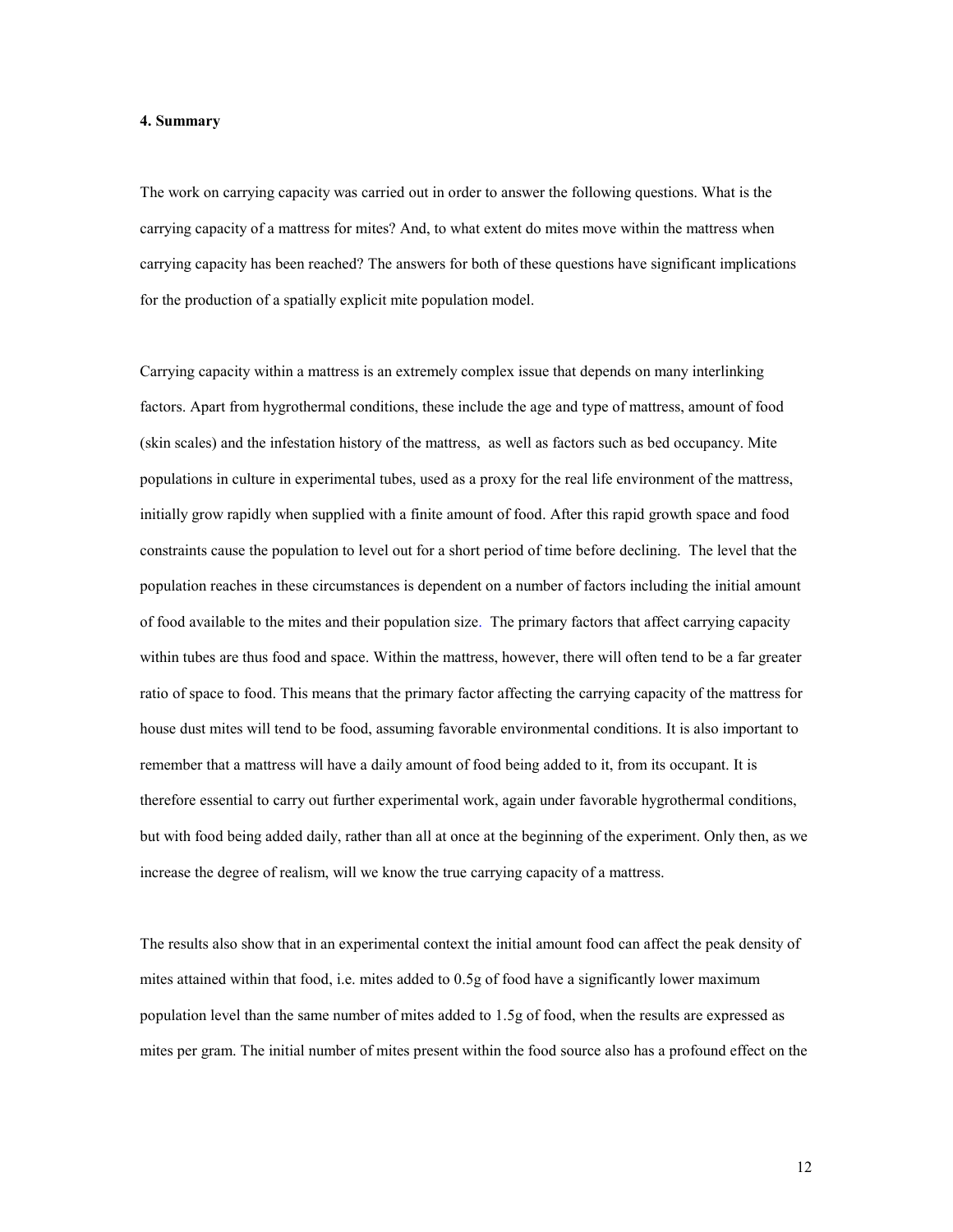eventual size and rate of growth of the mite population. It is possible that such differences would be reduced if the more realistic scenario of a continuously refreshed food supply were adopted.

A further point of interest is that if the population is started with two mating pairs of mites it grows much more slowly and its maximum population is much lower than if the population is started with 1,000 mites. This implies that mites exhibit a degree of "self regulation". By comparison, when a mite population is started with a high number of mites it tends to overshoot the sustainable maximum (about 4 times the level of the population started with two mating pairs) , followed by a subsequent population decline.

We have also found that mites respond to an increase in their population density beyond a threshold value by migrating. The level at which they start migrating is another way at looking at carrying capacity in situations where migration is possible (as it is not in experimental tubes). The mattress, we now know (Crowther et al 2001, Pretlove et al 2001), provides and extremely varied hygothermal (relative humidity and temperature) environment, such that some areas may exhibit much more favourable conditions than others. If carrying capacity were to be reached in an area with favourable environmental conditions, one might expect migration to occur, even if this was to a less favourable area and represented a relatively small percentage of the population. We also know, from experiments to be reported, that house dust mites are capable of movement within the mattress. It is therefore relevant to consider the density at which migration tends to occur to further enhance the distribution function of the mite model. It is also important to note that the percentage of the population that migrates shows a marked increase when the food quality becomes depleted towards the end of the experiment. This is one further step in making the spatially explicit population model more accurate and realistic.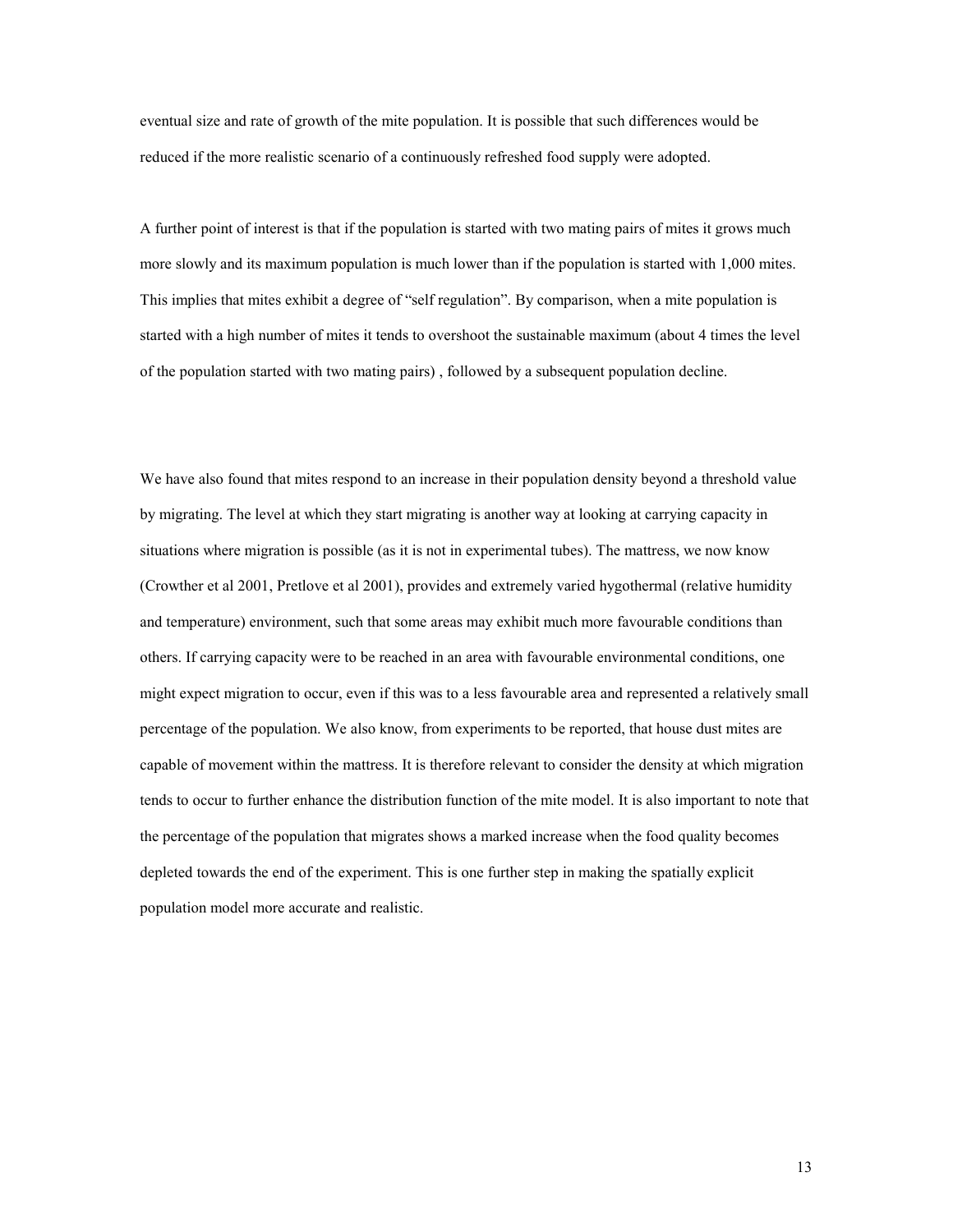References cited

Arlian LG, Woodford PG, Bernstein IL, GallagherJS. 1983. Seasonal population structure of house dust mites, Dermatophagoides SPP. (Acari: Pyroglyphidae). Journal of Medical Entomology. Vol 20, no. 1: 99- 102.

Boer R de, Kuller K, Kahl 0.1998. Water Balance of *Dermatophagoides pteronyssinus* Maintained by Brief Daily Spells of Elevated Air Humidity. Journal of Medical Entomology Vol 35, no. 6.

Bronswick, J.E.M.H. van.1973. Dermatophagoides pteronyssinus (Trouessart, 1897) in mattress and floor dust in a temperate climate (Acari: Pyroglyphidae). Journal of Medical Entomology 10 (1) : 63-70.

Bronswijk, J.E.M.H. van.1981. House Dust Biology for Allergists, Acarologists and Mycologists. NIB Publishers, The Netherlands.

Crowther D, Oreszczyn T, Pretlove SAC, Ridley I, Horwood JA, Cox P, and Leung B. 2001. Controlling House dust mites through ventilation: the development of a model of mite response to varying hygrothermal conditions. Platform presentation given at Biocontaminants de l'air interieur: Effets sur la sante et prevention, International Society of the built environment, Dijon, France, 15 June 2001.

Hale WG, Margham JP and Sanders VA.1995. Unwin Hyman, Dictionary of Biology, Published by Harper Collins. ISBN 0261 67217-7.

Hart BJ, Whitehead L. 1990. Ecology of house dust mites in Oxfordshire. Clin Exp Allergy;20: 203-209.

Korsgaard J. House dust mites and absolute indoor humidity. 1983. Allergy;38: 85-92.

Munir AKM, Bjorksten B, Einarsson R, Ekstrand-Tobin A, Moller C, Warner A, Kjellman J-IM. 1995. Mite allergens in relation to home conditions and sensitization of Asthmatic children from three climatic regions. Allergy 1995; 50: 55-64.

Pretlove SEC, Ridley I, Horwood JA, Leung B, Cox P, Thompson D, Baker N, Crowther D, Oreszczyn T. 2001. Platform presentation given at IAQ 2001: Moisture, Microbes and Health Effects: Indoor Air Quality and Moisture in Buildings, ASHRAE, Sanfrancisco, USA, November 4-7

Sporick R, Platts-Mills TAE. 1992. Epidemiology of dust-mite-related disease. Experimental & Applied Acarology, 16 141-151.

Strien RT, Verhoeff AP, Brunekfeef B, van Wijnen JH. 1994. Mite antigen in house dust: relationship with different housing characteristics in the Netherlands. Clin Exp Allergy; 24: 843-53.

Tovey ER, Chapman MD, Platts-Mills TAE. 1981. Mite faeces are a major source of house dust allergens. Nature; 289:592-3.

Foot notes page

NA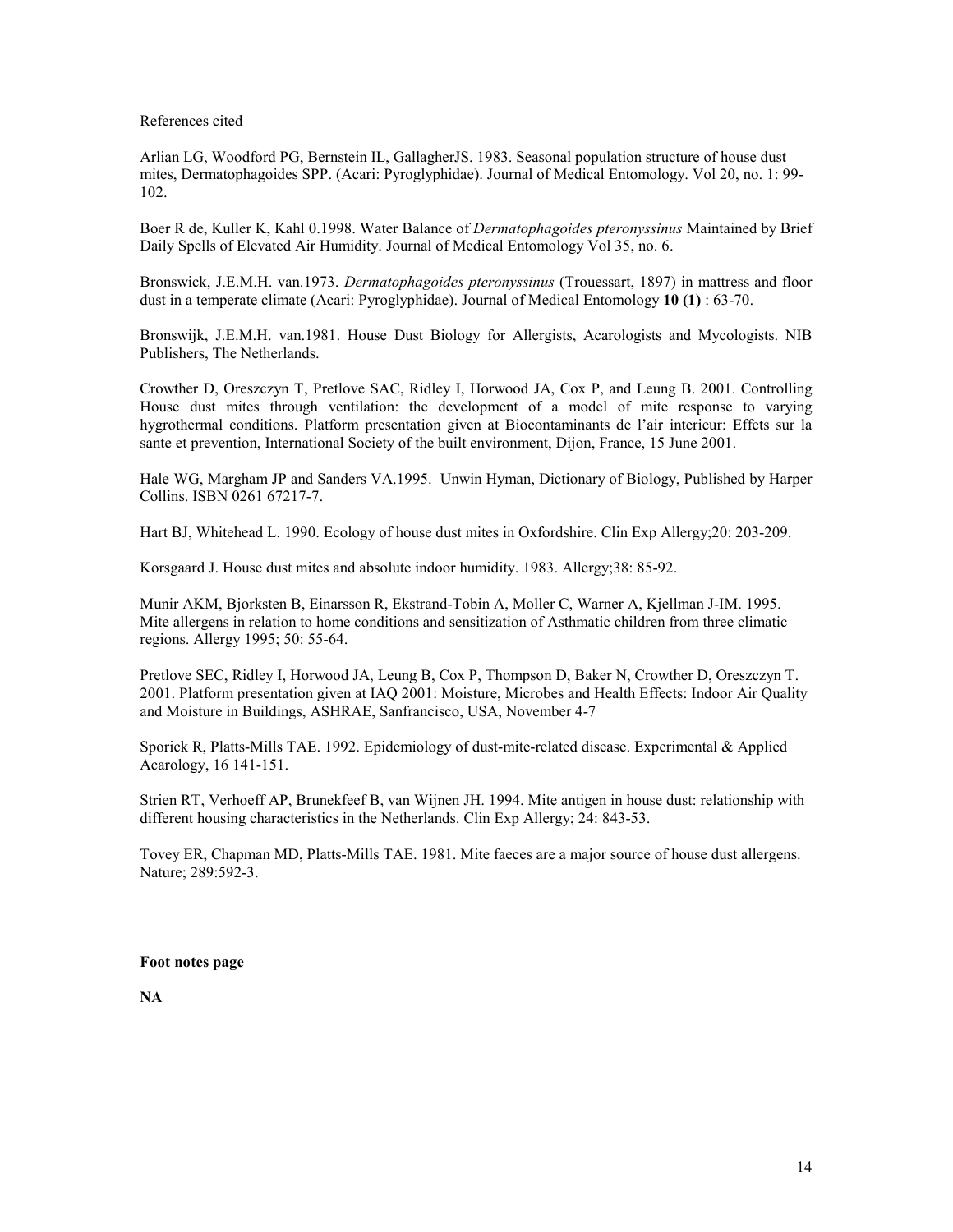Figures legend page and all additional and original artwork.



Fig1. Mite population size over time (Set 1) in 1.5 grams of mite food SE+- (mpg).



Fig 2. Mite population size over time (Set 1 vs. Set 2) in 1.5 grams of mite food (mpg).